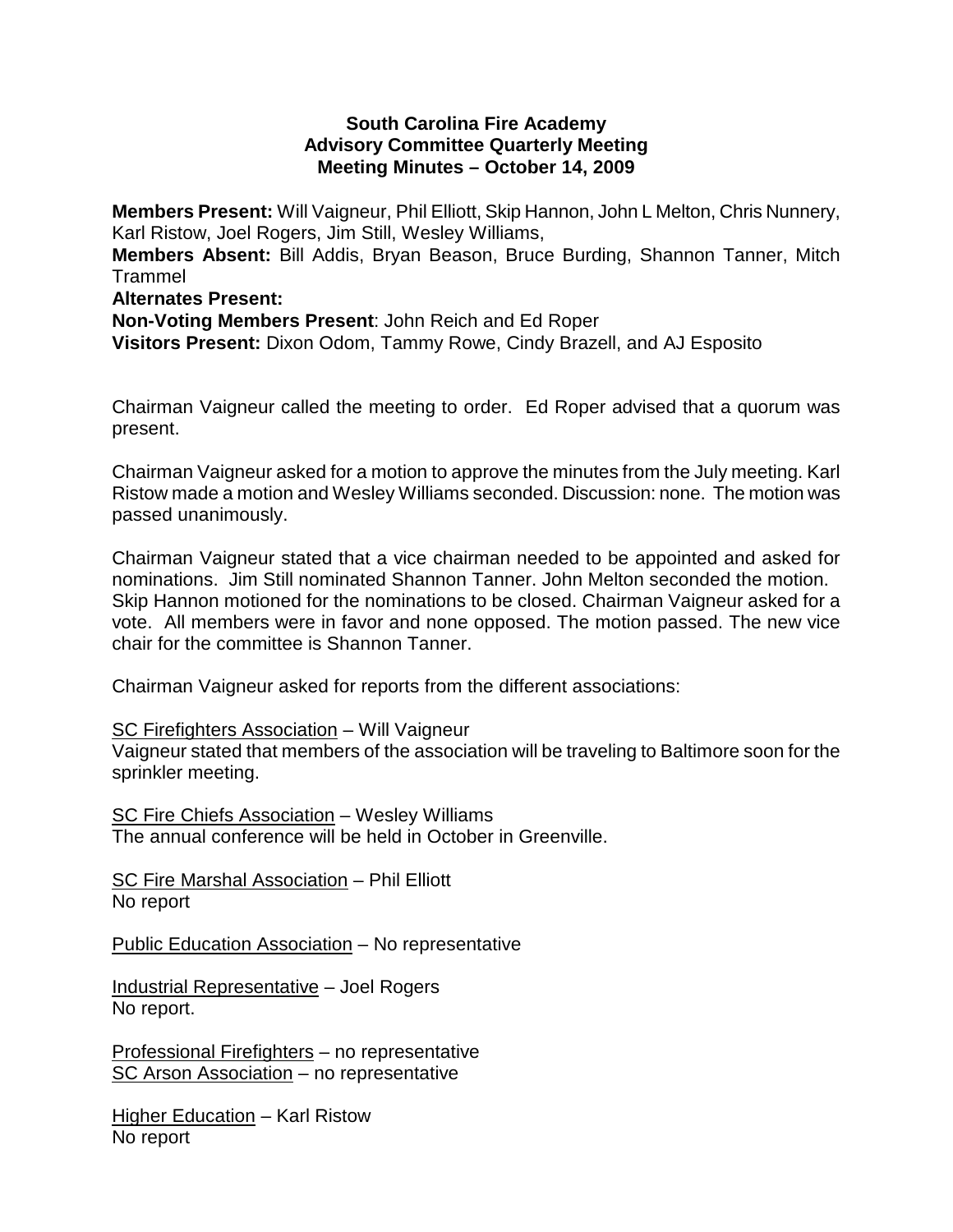SC Society of Fire Service Instructors – Skip Hannon

Hannon stated that their next annual conference will in Feb. at the SCFA and they need nominations for awards to be given.

# Superintendent's Report – Ed Roper

Roper stated that all SCFA staff reports were emailed to all members prior to this meeting. Vaigneur asked Roper to review the finances.

Roper reviewed the finance report.

A – the 1% money we receive is a fee on homeowner's fire insurance. SCFA gets 64% of this money and the Fire Marshal's Office gets the rest.

B—the .035 money is a tax on homeowners insurance originally used to pay down the bond on new building. This money is still collected to help maintain the facility Out this money we helped build EdVenture Children's Museum, support Firefighter Mobilization and pay for SLED background checks.

Roper stated that SCFA is good shape, be we do need more staff that we will not get this year. We are able to carry over our money, most agencies cannot.

Other notes from Roper

- a. we bought a used aerial for \$15,000 from Connecticut.
- b. SCFA created a burn bldg for the 2-week arson class.
- c. the next catalog insert should be mailed in the middle of Nov. We have added a  $5<sup>th</sup>$  recruit school.
- d. SCFA is moving to a 30-day pre-registration cut off effective for classes starting Feb. 1, 2010.
- e. The LLR payroll process will be changing. We will be no longer be using Teaching Agreement for instructors, but eventually we will go to an automated payroll system. This is a State Government mandate and we have no option. The State's finance system is going thru a major overhaul and will not pay any bills for 2 weeks in October as they prepare to launch a new computer system.

Division update - John Reich

- a. The 2012 ICC adoption process is coming. The vote is critical.
- b. The Freddie program was not meeting expectations due to the cost for teachers to reproduce. Fire Dept. can pick up the Freddie program to teach in area schools.
- c. The State Fire Marshal's office picked up SLED responsibility for doing background checks. Background checks should be used as a final screening process.
- d. SAFE cigarette law will be effective Jan. 1, 2010.
- e. Interviews are still ongoing for new fire marshal training coordinator. Position works for John Reich and includes teaching, legislative issues, etc.
- f. There is an open position for NFIRS coordinator and several people have been interviewed.
- g. We have hired Keith Van Ryn as our new IT specialist.